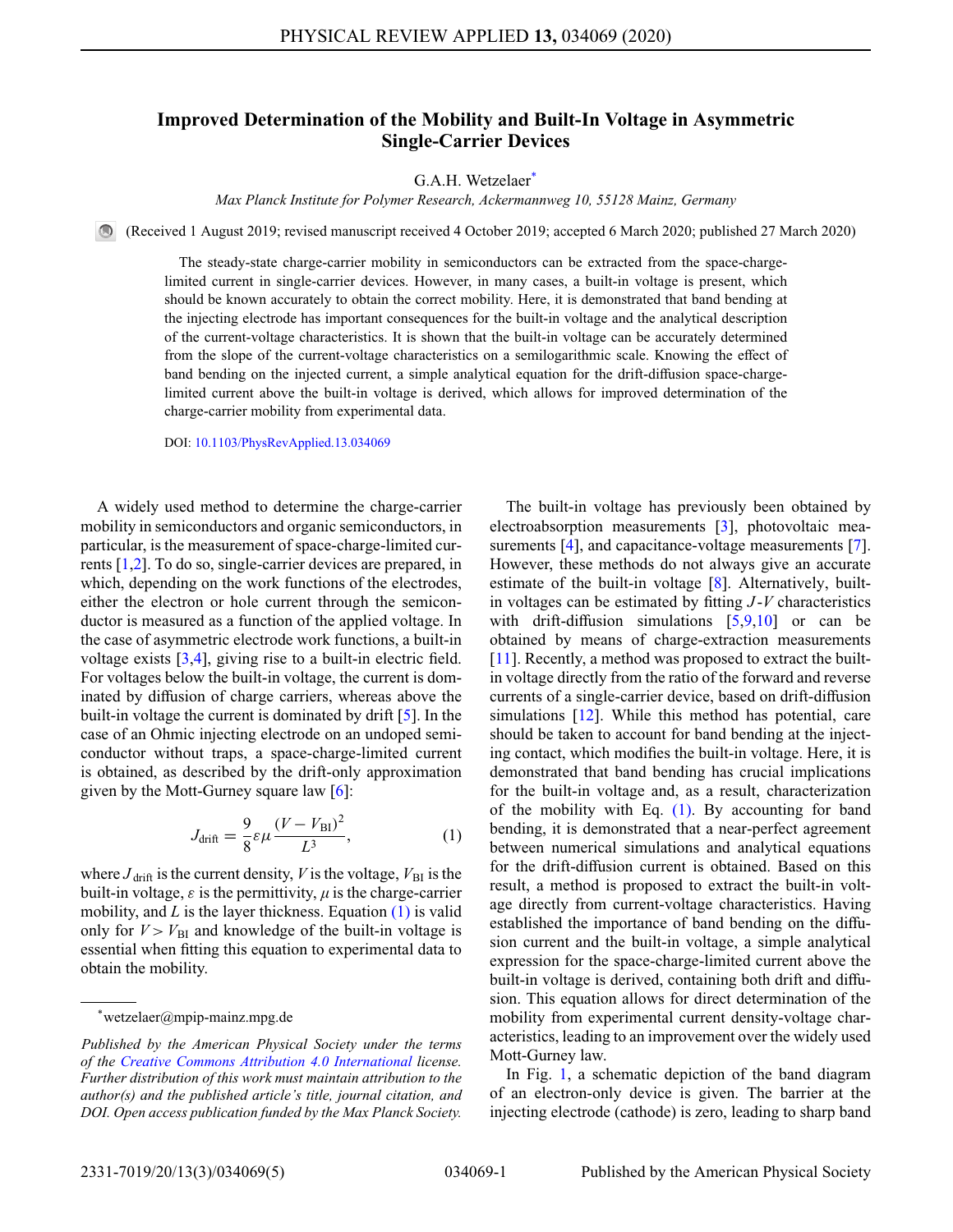<span id="page-1-0"></span>

FIG. 1. Schematic energy-band diagram for a semiconductor of thickness *L* between an Ohmic injecting cathode and an electron-extracting anode with barrier  $\varphi_b$ , under an applied voltage equal to the built-in voltage. Built-in voltage is defined by the Fermi-level difference between anode and cathode, given by  $V_{\text{BI}} = \varphi_b - b$ , where *b* the band-bending parameter at the Ohmic cathode. Reprinted with permission from G. A. H. Wetzelaer, AIP Advances, 8, 035320 (2018). Copyright 2018, AIP Publishing.

bending in the vicinity of the cathode caused by the accumulation of diffused charge carriers. The amount of band bending is quantified by parameter *b*. The barrier  $\varphi_b$  at the extracting electrode (anode) is nonzero and band bending near this electrode is therefore absent. As a result, a built-in voltage is present, which is given by  $V_{\text{BI}} = \varphi_b - b$ , resulting in a quasi-flat-band situation for  $V = V_{\text{BI}}$ , as shown in Fig. [1.](#page-1-0) This demonstrates that band bending at the injecting contact has important implications for the internal field in the device. Neglecting band bending would lead to an overestimation of the internal electric field and  $V_{\text{BI}}$ . In addition, disregarding the band-bending parameter results in severe overestimation of the diffusion current, as demonstrated in the following.

As derived previously [\[5\]](#page-4-4), the diffusion-dominated current density in an organic metal-insulator-metal device is given by

$$
J_{\text{diff}} = \frac{q\mu N_C(\varphi_b - b - V) \left[ \exp\left(\frac{qV}{kT}\right) - 1 \right]}{L \left[ \exp\left(\frac{q\varphi_b}{kT}\right) - \exp\left(\frac{q(V+b)}{kT}\right) \right]},\qquad(2)
$$

where  $q$  is the elementary charge,  $N_c$  is the density of states,  $\varphi_b$  is the barrier at the extracting contact,  $k$  is the Boltzmann constant, *T* is the temperature, and *b* is the band-bending parameter given by [\[5\]](#page-4-4)

<span id="page-1-3"></span>
$$
b = \frac{kT}{q} \ln \left[ \frac{q^2 N_C L^2}{2 \exp(2)kT\epsilon} \right].
$$
 (3)

The inclusion of a band-bending parameter, *b*, is of critical importance not only for the correct description of the builtin voltage, but even more so for the correct magnitude of the current, especially in forward bias. This is displayed in Fig.  $2(a)$ , where the drift [Eq. [\(1\)\]](#page-0-1) and diffusion [Eq. [\(2\)\]](#page-1-2) contributions to the current are compared with numerical drift-diffusion simulations [\[14\]](#page-4-12), which is an approach that is also followed in Ref. [\[12\]](#page-4-11). The same parameters are used:  $N_c = 10^{25}$  m<sup>-3</sup>,  $\mu = 10^{-8}$  m<sup>2</sup>/Vs,  $T = 295$  K, and  $L = 100$  nm. For boundary conditions in the numerical simulations, the barrier at the injecting electrode is set to zero, while varying the barrier  $\varphi_b$  at the extracting electrode. These parameters lead to a band-bending parameter of  $b = 0.19$  V [Eq. [\(3\)\]](#page-1-3). Notably, for organic semiconductors, more realistic values of  $N_C$  of approximately  $10^{27}$  m<sup>-3</sup> (corresponding to a site spacing of 1 nm) lead to a parameter *b* of approximately 0.3 V, which has a larger effect on the built-in voltage. As demonstrated in Fig.  $2(a)$ , agreement between the analytical and numerical description is clearly superior to that obtained when neglecting band bending at the injecting contact (red lines). In this case, the built-in voltage is overestimated, leading to a disagreement between the Mott-Gurney law and the numerical simulations. In addition, the diffusion current is greatly overestimated due to the nonphysical boundary conditions at the injecting electrode.

<span id="page-1-2"></span>When including band bending, summing of the drift and diffusion currents, as described separately by Eqs. [\(1\)](#page-0-1) and [\(2\),](#page-1-2) results in a near-perfect agreement with the numerical simulations, as shown in Fig.  $2(b)$ . This agreement also holds when varying the input parameters, as shown in

<span id="page-1-1"></span>

FIG. 2. Current density as a function of voltage. (a) Numerical simulations (symbols) of the current in forward bias for a barrier  $\varphi_b$ of 0.4 eV. Solid and dashed lines are drift and diffusion currents calculated with Eqs.  $(1)$  and  $(2)$ , respectively, for the case with band bending according to Eq. [\(3\)](#page-1-3) and for  $b = 0$ . (b) Numerical simulations (symbols) for different barriers  $\varphi_b$ , compared with analytical results calculated by summing Eqs. [\(1\)](#page-0-1) and [\(2\).](#page-1-2) (c) Same as (b) for reverse bias; the current has negative values.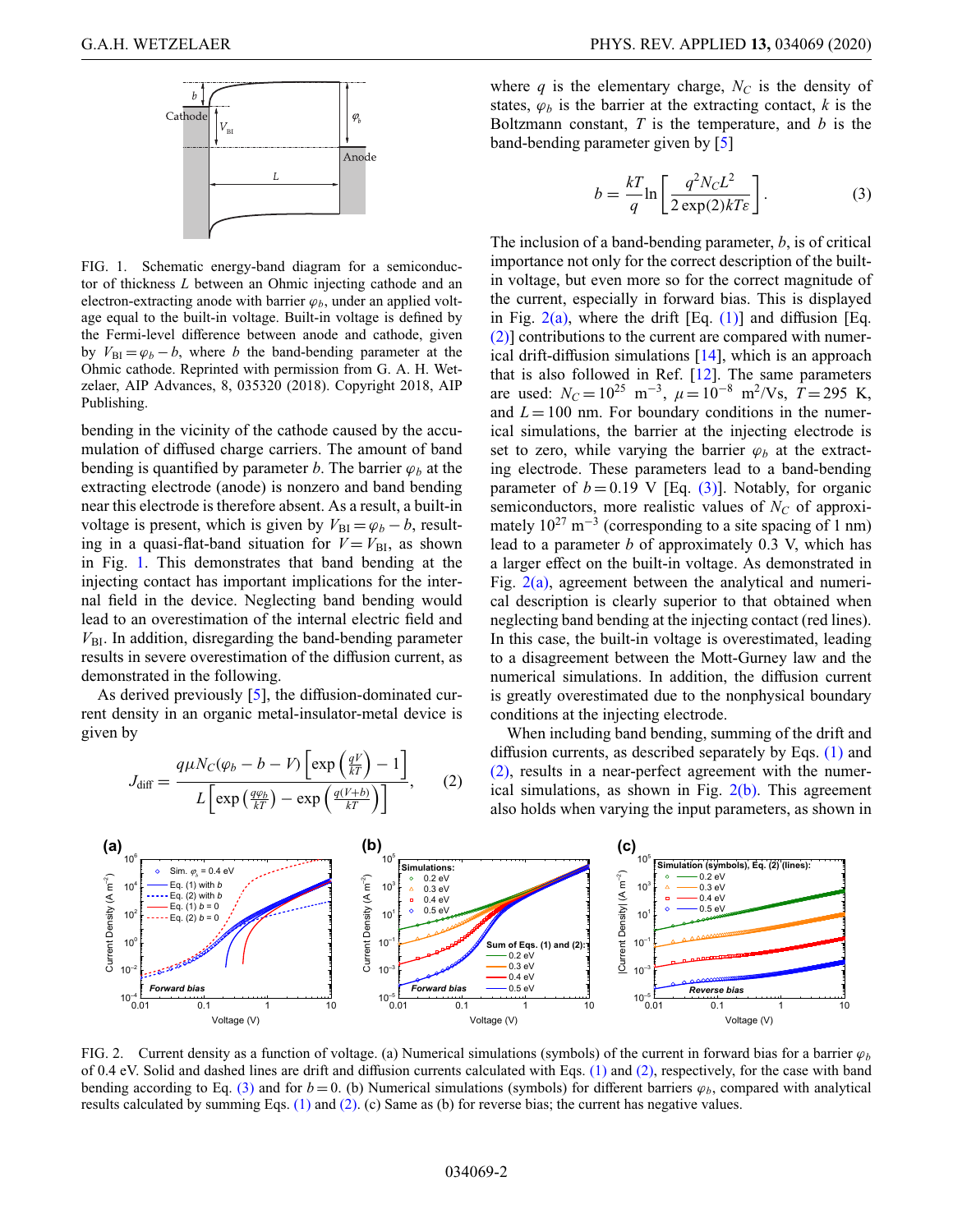the Supplemental Material [\[15\]](#page-4-13). Also, the injection-limited reverse-bias current is now correctly reproduced by Eq.  $(2)$ , as displayed in Fig.  $2(c)$ . Notably, the Mott-Gurney law  $[Eq. (1)]$  $[Eq. (1)]$  is not applicable in reverse bias, since the injecting contact is non-Ohmic, preventing the buildup of space charge. The accurate description provided by Eqs. [\(1\)](#page-0-1) and [\(2\)](#page-1-2) in forward and reverse bias is due to a combination of the correct definition of both the built-in voltage and the boundary conditions at the injecting electrode.

It is clear that the analytical current equations only reproduce the numerical simulations when band bending is taken into account. Using the sum of the drift and diffusion current, a correct analytical description is obtained, which can be used to fit experimental data without using numerical modeling. This approach can even be applied to disordered semiconductors [\[13\]](#page-4-14). In the simplest case of using only Eq. [\(1\)](#page-0-1) to fit experimental data, it is still important to use the correct built-in voltage, as shown below for the case of an organic-semiconductor device. When disregarding band bending, the built-in voltage will be overestimated, by typically 0.3 V, which leads to an overcorrection of the experimental *J* -*V* characteristics and, in turn, results in an overestimation of the charge-carrier mobility.

To obtain the built-in voltage and mobility from exper-imental data, the drift-diffusion current [sum of Eqs. [\(1\)](#page-0-1) and [\(2\)\]](#page-1-2) can be fitted to the measured *J* -*V* characteristics. The built-in voltage will shift the calculated *J* -*V* characteristics horizontally along the voltage axis, while the mobility will shift the *J* -*V* characteristics vertically, so that both parameters can be obtained independently. Another, somewhat empirical, method to obtain the built-in voltage independent of the mobility has been described previously  $[16]$ . Here, the built-in voltage is obtained from the transition from the exponential diffusion regime to the quadratic drift regime, which can be observed on a semilogarithmic  $J-V$  plot, as shown in Fig.  $3(a)$ . The same simulation parameters are used as those in Fig. [2.](#page-1-1) To show the validity and to improve the precision of this method, the slopes of numerically simulated *J* -*V* characteristics, *d*ln(*J* )/*dV*, are depicted in Fig.  $3(b)$ . At low voltages ( $V < V_{\text{BI}}$ ) in the diffusion-dominated regime, the slope of the exponential *J* -*V* characteristics approaches *q/*(*kT*). With increasing voltage, the slope reduces, marking the transition to the drift-dominated regime. The transition point is characterized by the voltage at which the slope reaches a value of  $q/(2kT)$ , which is half of the slope in the diffusiondominated exponential *J* -*V* region. Indeed, the derivative  $dln(J)/dV$  of the analytical diffusion current [Eq. [\(2\)\]](#page-1-2) in the limit of  $V \rightarrow V_{\text{BI}}$  equals  $q/(2kT)$ , which confirms that the transition in slope corresponds to the built-in voltage. As shown in Fig.  $3(b)$ , the extracted built-in voltages from the derivatives of the numerical simulations are also very close to  $V_{\text{BI}} = \varphi_b - b$ , demonstrating that the built-in voltage can be reliably extracted from the slope of the *J* -*V* characteristics. It should be noted that this method to obtain  $V_{\text{BI}}$ is independent of the parameters used, such as the density of states, mobility, temperature, layer thickness, or the relative permittivity.

For voltages larger than the built-in voltage, a simplified expression for the drift-diffusion current can be derived. First, Eq. [\(3\)](#page-1-3) is substituted into Eq. [\(2\),](#page-1-2) followed by expressing Eq.  $(2)$  in terms of  $V_{\text{BI}}$ . By summing Eqs.  $(1)$ and [\(2\),](#page-1-2) the current density for  $V > V_{\text{BI}}$  in an asymmetric single-carrier device ( $V_{\text{BI}} \gg kT/q$ ), including both drift and diffusion, is then described by

<span id="page-2-1"></span>
$$
J = \left[\frac{2 \exp(2)}{1 - \exp\left(\frac{q(V_{\text{BI}} - V)}{kT}\right)} \frac{kT}{q} + \frac{9}{8}(V - V_{\text{BI}})\right] \varepsilon \mu \frac{(V - V_{\text{BI}})}{L^3},\tag{4}
$$

which is compared to numerical simulations in Fig.  $3(a)$ and can be further reduced for  $V - V_{\text{BI}} \gg kT/q$  to the

<span id="page-2-0"></span>

FIG. 3. (a) Numerical simulations (symbols) of current density as a function of voltage on a semilogarithmic scale for different barriers  $\varphi_b$  at the extracting electrode. Vertical dashed lines mark the built-in voltage, according to  $V_{\text{BI}} = \varphi_b - b$ , corresponding to the transition from diffusion to drift. Solid lines are analytical calculations according to Eq.  $(4)$ . (b) Corresponding derivative of  $\ln(J)$ versus *V*. Voltage at which the slope reaches a value of  $q/2kT$  coincides with the built-in voltage defined by  $V_{\text{BI}} = \varphi_b - b$ .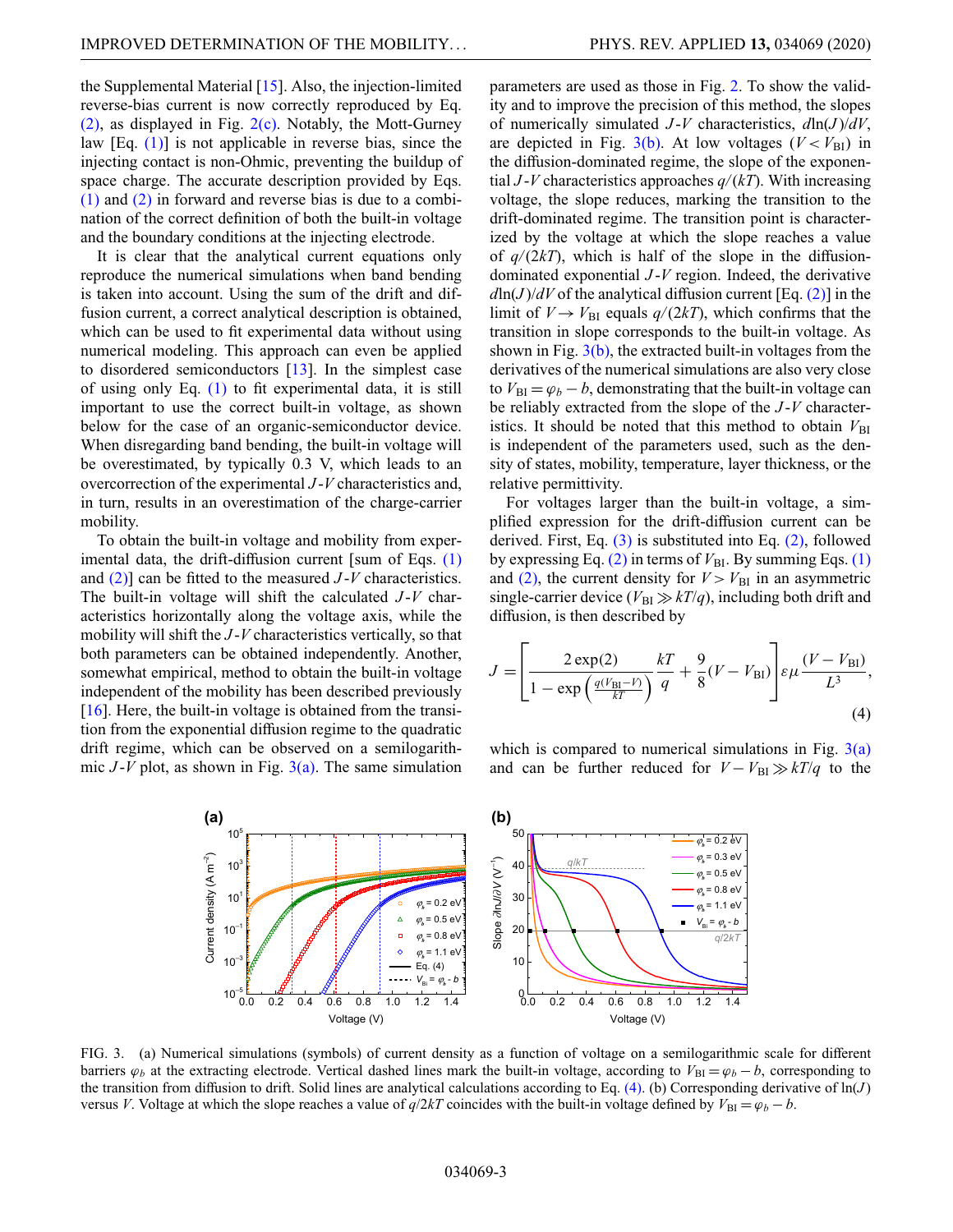<span id="page-3-1"></span>

FIG. 4. (a) Experimental *J-V* characteristic of a PFO hole-only device (symbols) and calculated *J-V* characteristics above  $V_{\text{B}}$ (vertical dashed lines), with the green line calculated for  $V_{\text{BI}} = \varphi_b$ , neglecting band bending. (b) Derivative of the experimental *J* -*V* characteristic, indicating the built-in voltage (vertical dashed line). (c) Hole mobility extracted with different equations.

relatively simple expression

$$
J = \left[2\exp(2)\frac{kT}{q} + \frac{9}{8}(V - V_{\rm BI})\right]\varepsilon\mu\frac{(V - V_{\rm BI})}{L^3}.
$$
 (5)

Notably, Eq. [\(5\)](#page-3-0) contains only the mobility and built-in voltage as unknown parameters. With the built-in voltage determined from the transition from the exponential diffusion current to the quadratic drift current, Eqs. [\(4\)](#page-2-1) or [\(5\)](#page-3-0) can be used to extract the charge-carrier mobility from experimental *J* -*V* characteristics as an improved alternative to the Mott-Gurney law [Eq.  $(1)$ ].

As an example of applying these methods to experimental data, a hole-only device of the conjugated polymer poly(9,9-dioctylfluorene) (PFO) is considered, in which an 80 nm PFO layer is situated between a holeextracting poly(3,4-ethylenedioxythiophene):polystyrene sulfonate (PEDOT:PSS) bottom electrode and a holeinjecting  $MoO<sub>3</sub>(10 nm)/Al(100 nm)$  top electrode. Here, PEDOT:PSS was spin coated from a water-based dispersion on top of an indium tin oxide covered glass substrate, while the  $MoO<sub>3</sub>/Al$  top electrode was thermally evaporated under high vacuum. The PFO layer was spin coated from a toluene solution, without further annealing of the film.

Due to the difference between the work function of the PEDOT:PSS bottom electrode (5.1 eV) and the ionization energy of PFO (5.8 eV), a barrier at the extracting electrode  $\varphi_b$  of approximately 0.7 eV is expected. This energetic picture can be verified when extracting the built-in voltage from the slope of the experimental *J* -*V* characteristic on a semilogarithmic plot [Fig.  $4(a)$ ], as displayed in Fig.  $4(b)$ . The built-in voltage, corresponding to the voltage at which the slope has a value of  $q/2kT$ , amounts to 0.41 V.

With  $V_{\text{BI}}$  known, the mobility can be obtained directly from experimental data with Eq. [\(4\)](#page-2-1) or its simplified version, Eq.  $(5)$ . With Eqs.  $(4)$  and  $(5)$ , the mobility is obtained correctly, even at voltages very close to  $V_{\text{BI}}$ , as displayed <span id="page-3-0"></span>in Fig.  $4(c)$ . This can be seen from the negligible overestimation of the mobility at low voltage, which is due to the inclusion of diffusion in Eqs.  $(4)$  and  $(5)$ . The obtained mobility is also in close agreement with transient electroluminescence measurements on similarly prepared films [\[17\]](#page-4-16). As expected, when estimating the mobility with the drift-only approximation [Eq. [\(1\)](#page-0-1) (Mott-Gurney law)], the mobility can only be obtained at higher applied voltage, where diffusion is negligible. At low voltages, the apparent mobility is overestimated significantly, which is caused by neglecting the diffusion contribution to the current. The mismatch at low voltages becomes more severe when band bending is also neglected. With *b* calculated to be 0.26 V [Eq. [\(3\)\]](#page-1-3) and  $V_{\text{BI}} = 0.41$  V,  $\varphi_b$  amounts to 0.67 V, which is in agreement with the expected barrier of 0.7 eV. Taking the built-in voltage to be equal to  $\varphi_b$  leads to a severe overestimation of the mobility at low voltages. As a result, it is demonstrated that Eqs.  $(4)$  and  $(5)$ , in combination with the proposed method to obtain  $V_{\text{BI}}$ , constitute an improved method to obtain low-voltage mobility in single-carrier devices.

With the mobility known, the analytical calculations of the current density are compared with experimental data. These simple expressions for the drift-diffusion current, Eqs.  $(4)$  and  $(5)$ , are in excellent agreement with experiment, using a mobility of  $2 \times 10^{-9}$  m<sup>2</sup>/Vs. Equation [\(1\)](#page-0-1) still works reasonably well when using the correct built-in voltage, if sufficient voltage is applied for the current to be fully drift dominated. When the effect of band bending on the built-in voltage is neglected ( $V_{\text{BI}} = \varphi_b$ ), the calculated current severely underestimates the experimental data.

In conclusion, it is shown that including band bending is critical for describing both the built-in voltage and the drift and diffusion currents in asymmetric single-carrier devices. It is demonstrated that the builtin voltage can be accurately obtained from the transition between the exponential diffusion-dominated regime and the quadratic drift regime. Based on these results, a simple